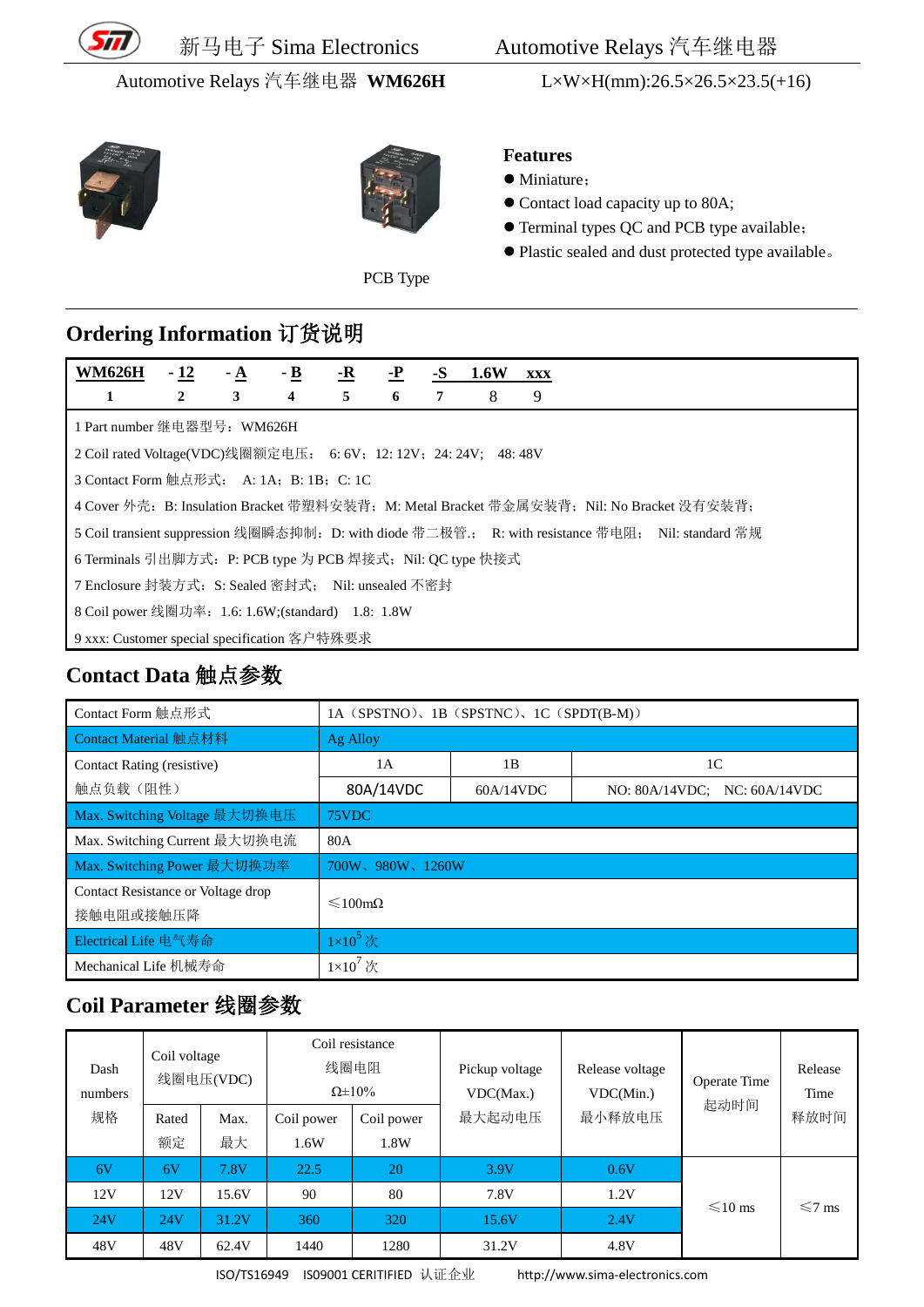

# **Operation condition** 工作条件

| Insulation Resistance 绝缘电阻 |                                  | $100\text{M}\Omega$ Min. (at 500VDC)         |  |  |
|----------------------------|----------------------------------|----------------------------------------------|--|--|
| Dielectric Strength        | <b>Between Contacts</b>          | 50Hz 500VAC / 1 minute                       |  |  |
| 介质耐压                       | <b>Between Coil and Contacts</b> | 50Hz 750VAC / 1 minute                       |  |  |
| Shock resistance           | 抗冲击                              | $294 \text{m/s}^2$                           |  |  |
| Vibration resistance 抗震    |                                  | $10 \sim 55$ Hz double amplitude 3.0mm       |  |  |
| Terminals strength 引出端强度   |                                  | 100N                                         |  |  |
| Solderability 可焊性          |                                  | $250^{\circ}C + 3^{\circ}C$<br>$5 \pm 0.5$ s |  |  |
| Ambient Temperature 环境温度   |                                  | $-40^{\circ}$ C ~ $+85^{\circ}$ C            |  |  |
| Relative Humidity 相对湿度     |                                  | 85% (at $40^{\circ}$ C)                      |  |  |
| Weight 重量(Approx.)         |                                  | 38 <sub>g</sub>                              |  |  |

## **Layout (Bottom views, Unit: mm)**外形尺寸、接线图(底视图)